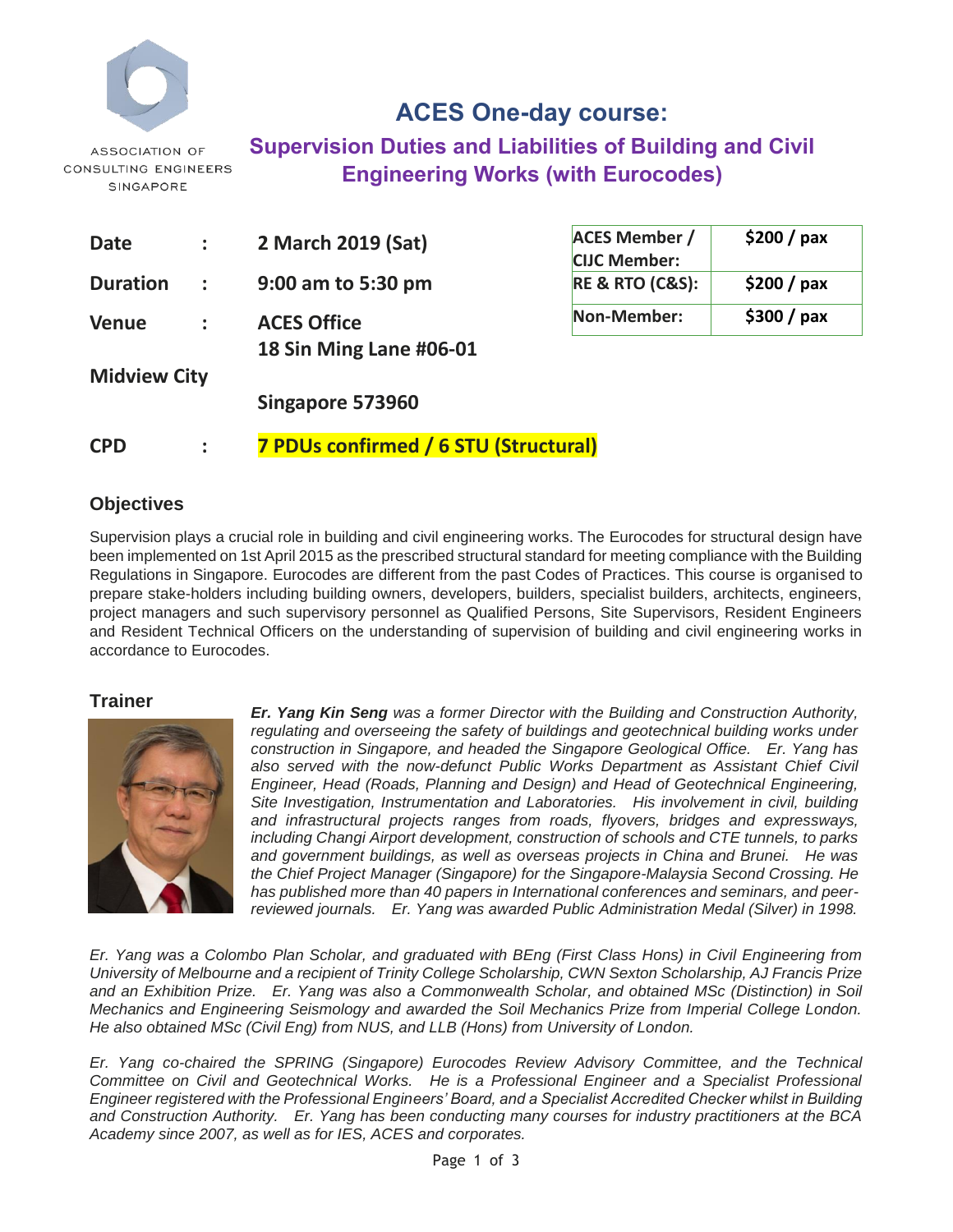### **Programme Outline**

| Time              | <b>Programme Outline</b>                                                                                                                                                                    |  |  |  |  |
|-------------------|---------------------------------------------------------------------------------------------------------------------------------------------------------------------------------------------|--|--|--|--|
| 8.45 am           | <b>Registration</b>                                                                                                                                                                         |  |  |  |  |
| $9.00$ am         | Scope of supervision duties and responsibilities<br>Types of liabilities in supervision                                                                                                     |  |  |  |  |
| 10.30 am          | <b>Tea Break</b>                                                                                                                                                                            |  |  |  |  |
| 10.45 am          | How do statutory duty and common law duty arise?<br>$\bullet$<br>Decided cases to show the purposes and duties in Workplace Safety<br>$\bullet$<br>and Health Act, and Building Control Act |  |  |  |  |
| 12.30 pm          | <b>Lunch Break</b>                                                                                                                                                                          |  |  |  |  |
| $1.30 \text{ pm}$ | Framework of Eurocodes and how it deals with man-made<br>$\bullet$<br>construction materials and geotechnical aspects                                                                       |  |  |  |  |
| 3.00 pm           | <b>Tea Break</b>                                                                                                                                                                            |  |  |  |  |
| 3.15 pm           | Looking at decided cases on civil liability, and particularly common<br>$\bullet$<br>law duty of negligence in supervision<br>Supervision requirements following Eurocodes                  |  |  |  |  |
| 5.30 pm           | <b>End of Course</b>                                                                                                                                                                        |  |  |  |  |